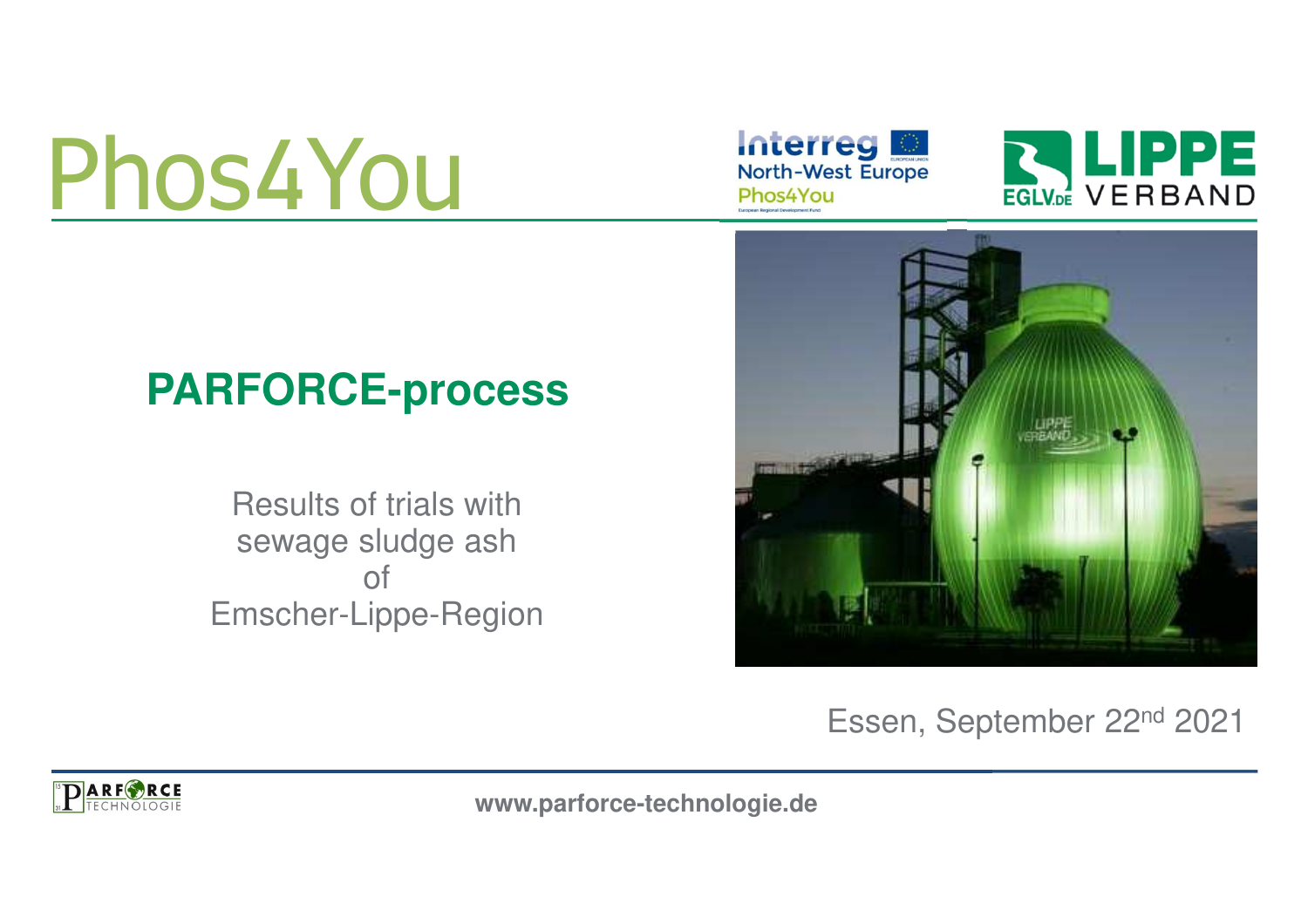# **The PARFORCE-Technology principle**

**Gaining P-acid from a variety of primary & secondary resources containing P**





**Interreg** North-West Europe

Phos4You

**EGLV.DE VERBAND**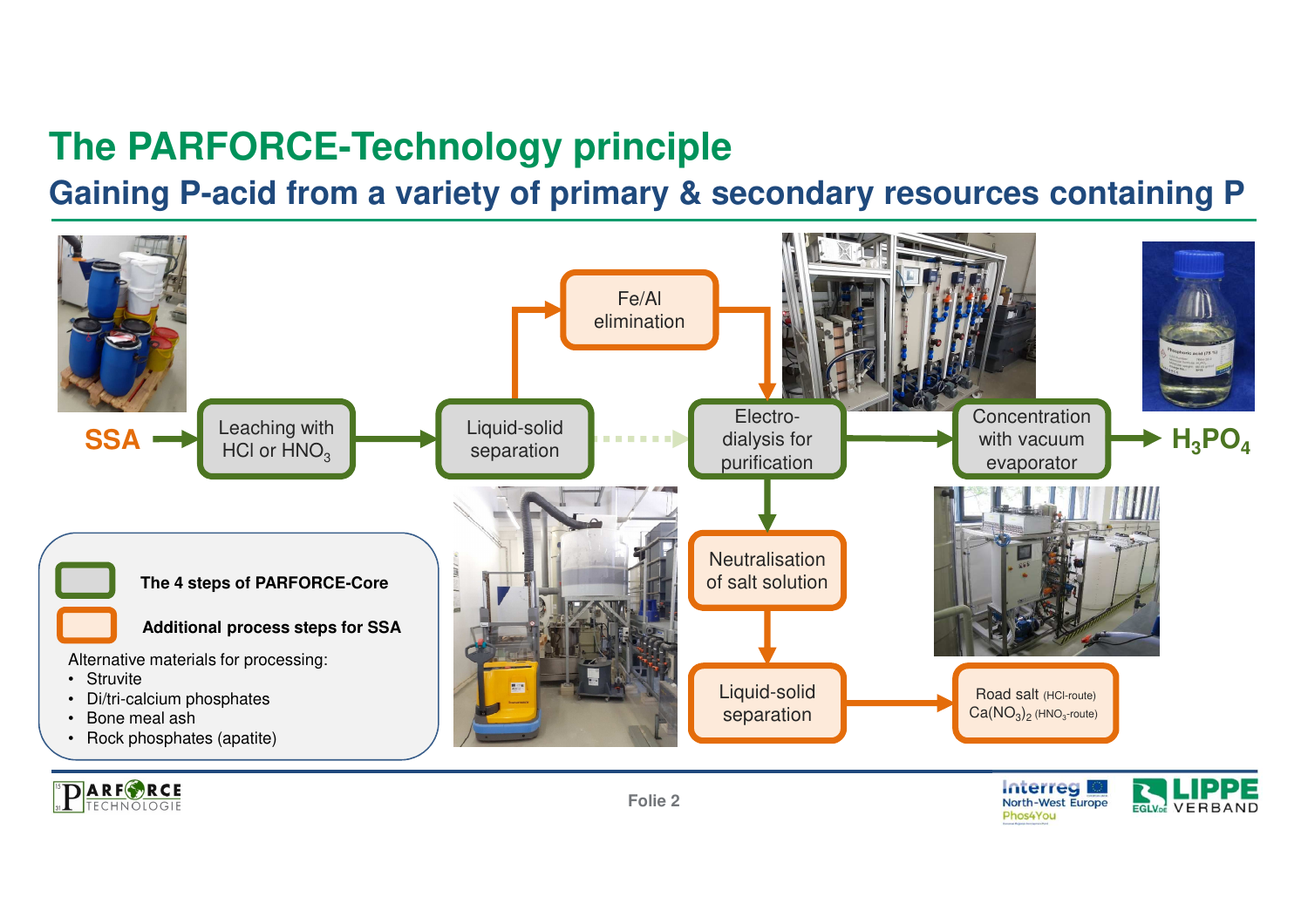# **Processing a blend of ash from 3 different incineration plants**

### **Task: producing high quality P-acid from challenging sewage sludge ash**

### **Unfavourable SSA: low P content and high concentration of impurities**

- •Blend contained only 5,3% P in DM and 7,4% Ca
- •Ratio (Fe+Al)/P above 3
- High concentration of heavy metals (especially Pb, Ni, Zn)•



### • SSA from IP 3 shows average composition of incinerated of municipal sewage sludge

- SSA 1 + 2 show far more unfavourable composition than average
- All ash samples showed in at least one HM parameter limit exceedance
- None are suitable for use as or in fertilizer according to German Fertilizer Act



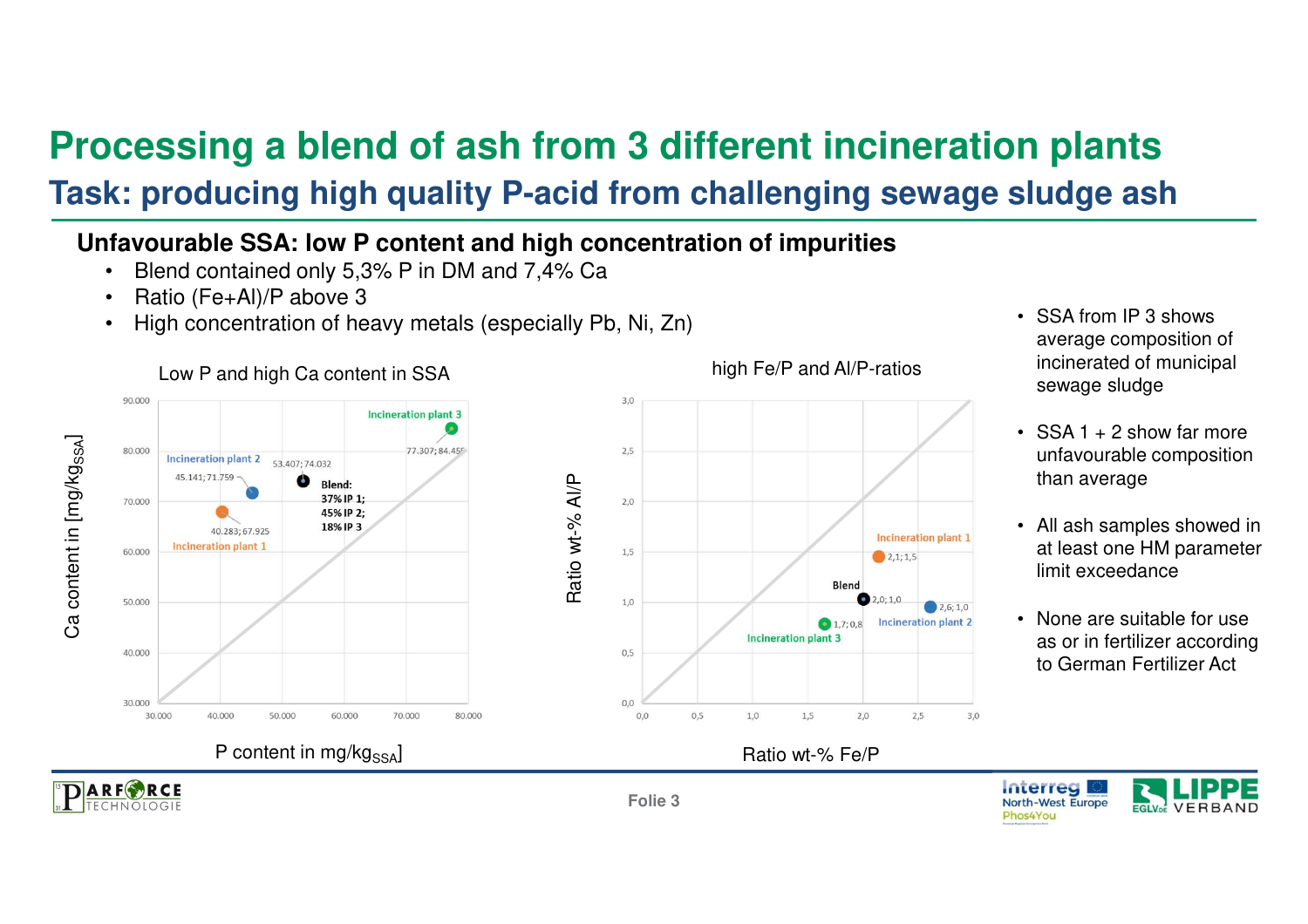## **Purification of crude P-acid from leaching liquor**

### **Demonstration trials showed even better results than laboratory trials**



 Removal of impurities in electro-dialysis from leaching liquor after Fe/AL-separation (core process step):

- •Increase in P concentration due to hydrate shell transportation
- • Decrease in concentration of leached impurities:
	- −Ca, Mg, K:  $\gg$  90%
	- Fe: 87% −
	- Al: 47%−
	- HM: most below detection level (< 5 ppm) −
		- Cu: 94% (< 7 ppm)
		- Zn: 98% (< 6 ppm)

P recovery rate way above legal requirement of 80% (actual transformation into product)

- •Reliable mass balance
- •Purity  $H_3PO_4$ : 88,5 %; increase to 99,7 % with simple measures after ED shown (mainly decrease in Al)
- •By-product: road salt meeting strict requirements



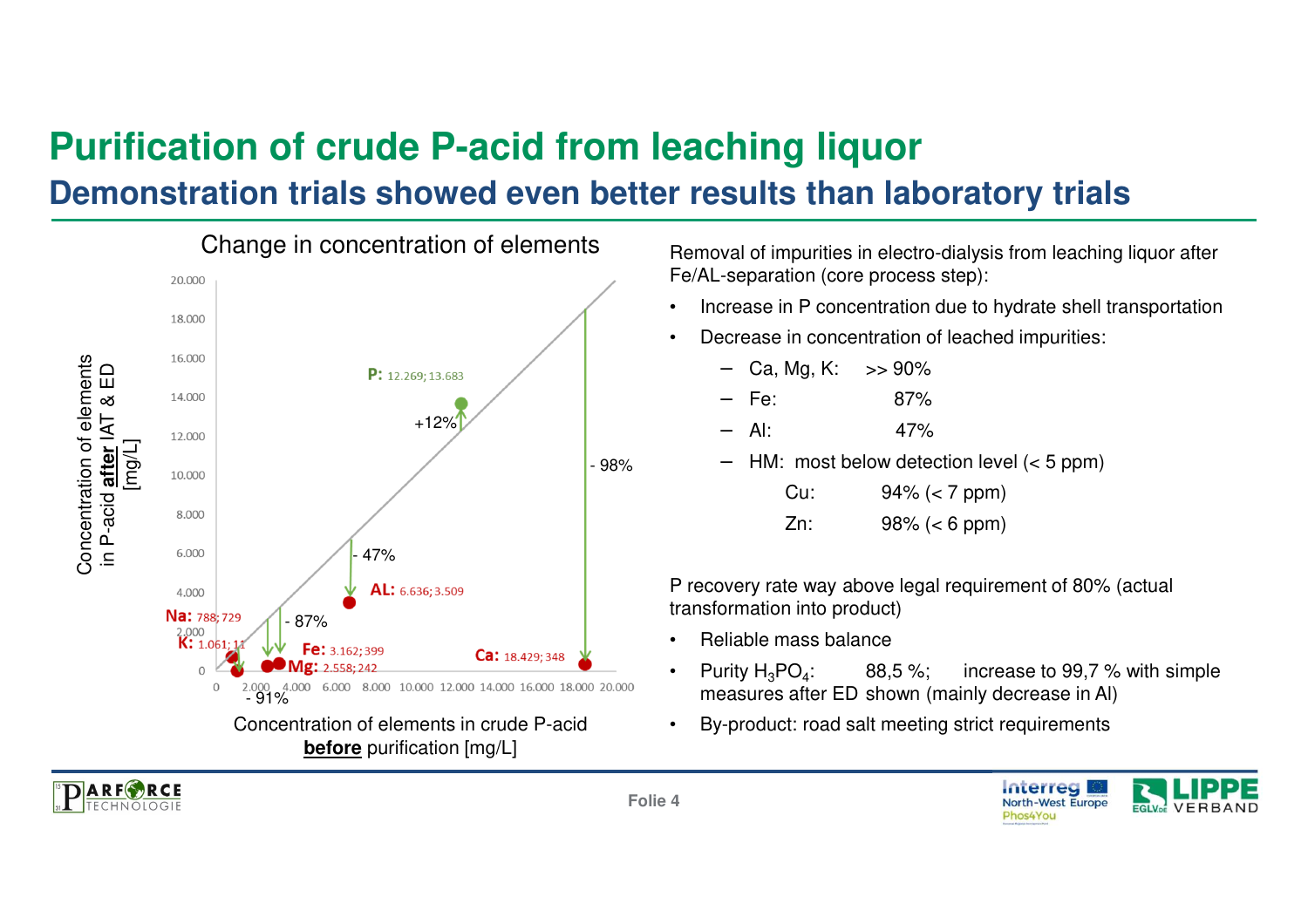## **Conclusions**

- Scale up trials in PEC´s Demonstration plant showed even better results than laboratory tests due
	- − to higher masses processed
	- − better use of capacities
- $\bullet$  PARFORCE is suitable to meet upcoming German legal P-recovery requirement for even the most challenging SSA
- • Unfavourable composition of SSA of Emscher-Lippe-Region poses no problem for PARFORCE
	- − >> 80% recovery rate, minimum purity of P-acid 88,5%
	- −Increase of purity of P-acid up to 99,7% with simple measures demonstrated
	- − By-product: road salt meets all requirements for marketing
- $\bullet$ Trials delivered consistent mass balances and allowed reliable cost estimates